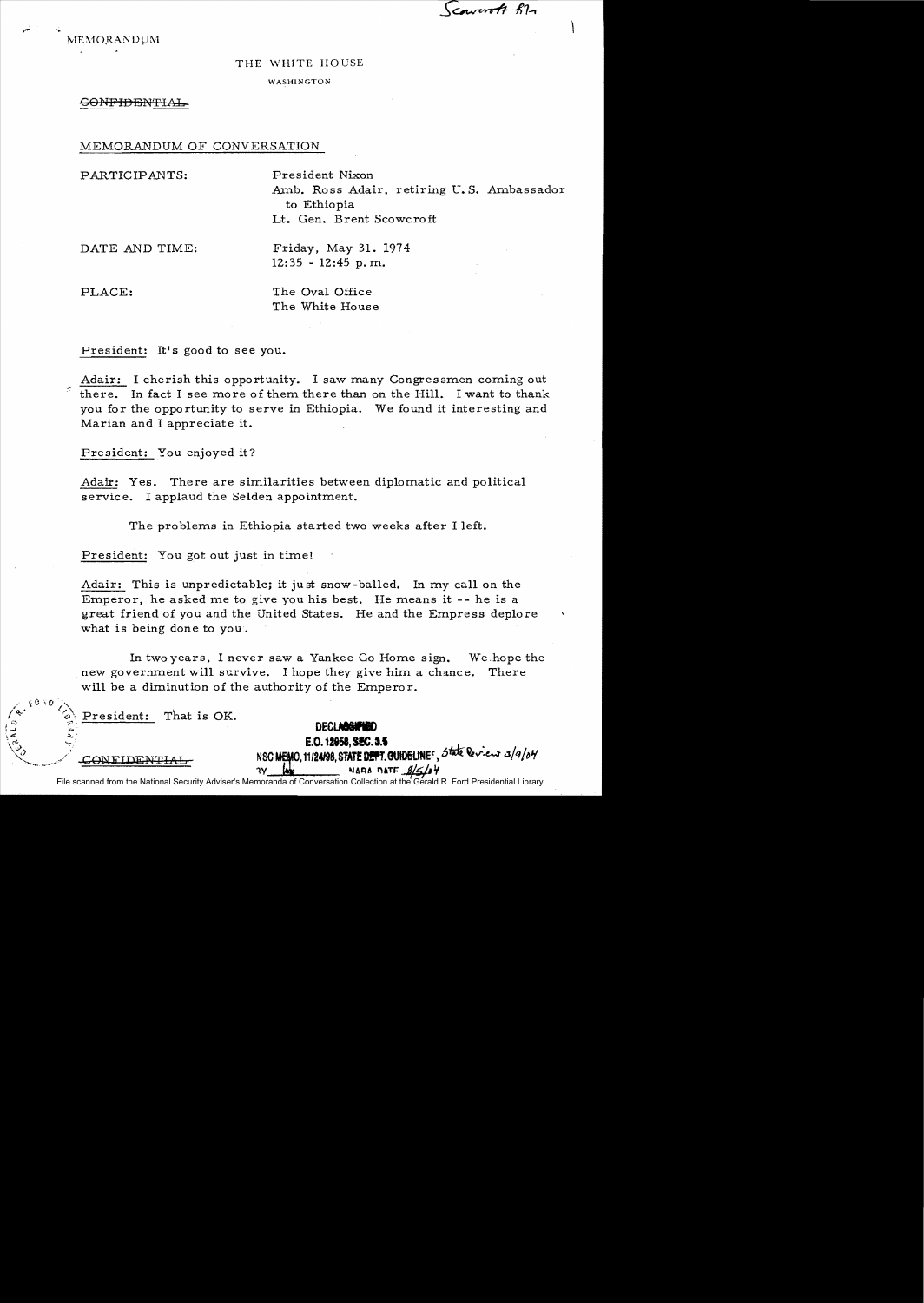## $-2$  -  $-2$  -

President: That is OK.

Adair: They would welcome a visit. I see your calendar is building up.

President: Id like to, but not this time.

Adair: Will you appoint an Ambassador soon?

President: Soon. Do you have any recommendations? Give them to Brent.

Adair: I'd be happy to. A Congressional person has good background for it. Keating, Selden.

President: I agree.

Adair: Just one more question. Roudebush is going to be number two in the Veterans Administration?

President: You are for Roudebush?

Adair: Yes.

President: He is being considered. It is a big fight between the service groups. We have to have someone who can get support.

Adair: One thing, more needs to be said. Remember that Ross Adair and his wife Marian believe in you and the things you are trying to do.

President: I appreciate it. Just get people to stick in there and ride it 0 ut. If every President ha s to turn over all his files, no President can survive.

Adair: We get a thoughtful response from most people on this.

*,'(J :*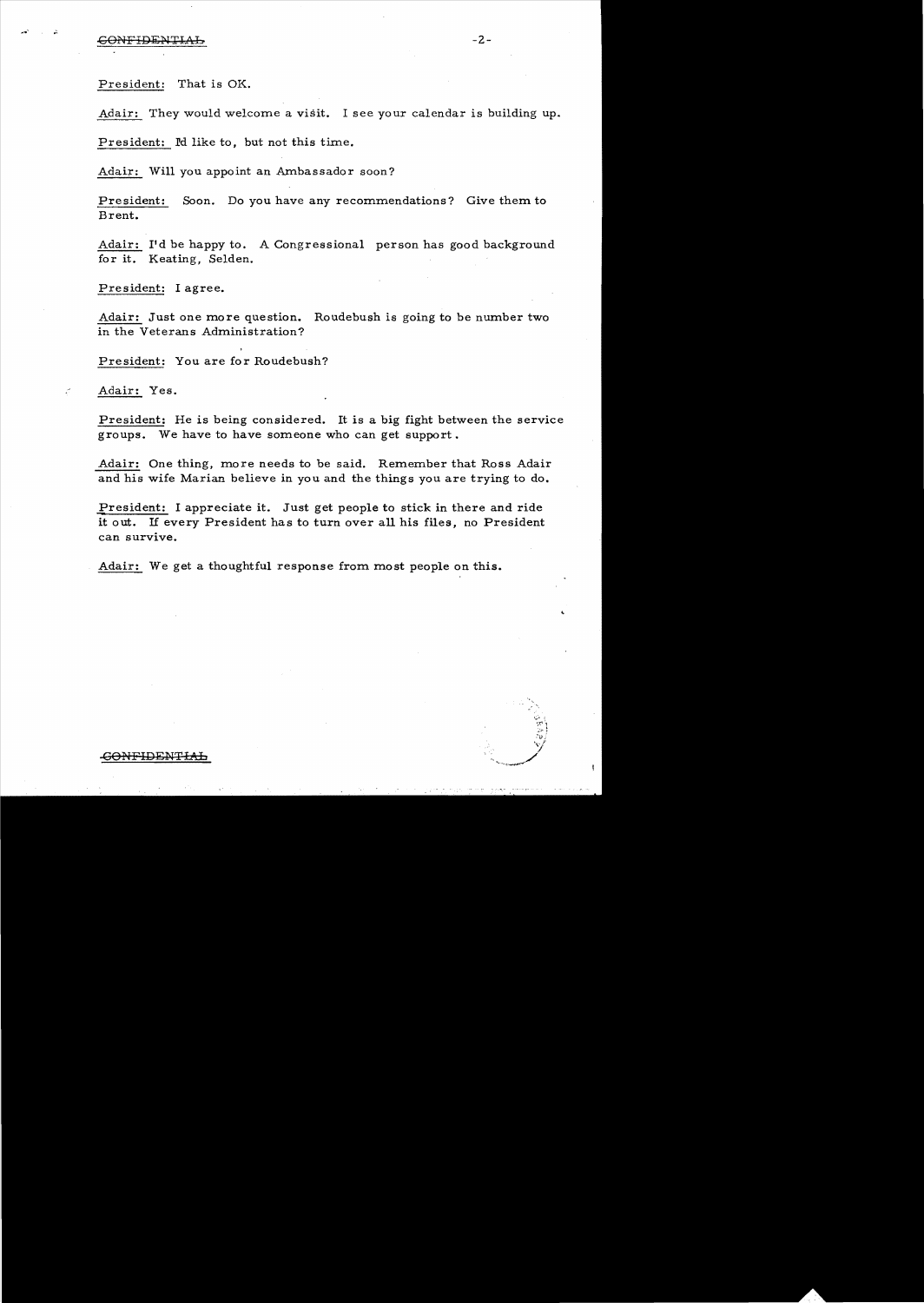しょり  $1245$ Tres/ amb adan  $\overline{1}$ 31 May 74 P God to zer you Q I changed the opportunity. Same Curry man comming ont- ser puis tom on forts Wort a that you found there is Silden ogytt<br>Purting in Estantil 2 mbs oft 2 left mit interest a This une momediatelle. It just summe met gis you his bot He meurs it be just fin le figure US. Hr & Emis In 2 years dernier son Yaubre po have P That of indume a voit. Don jou Calin Con bruidoing Ce With jou appoint Bruk, some than & point. G Wouldn't appel to Command proses P dopuse. a Just on non printé . Radilment is #2 **DECLASSIFIED** 

E.O. 12958, SEC. 3.5 NSC MEMO. 11/24/98, STATE DEPT. GUIDELINE: State Review 3/9/04